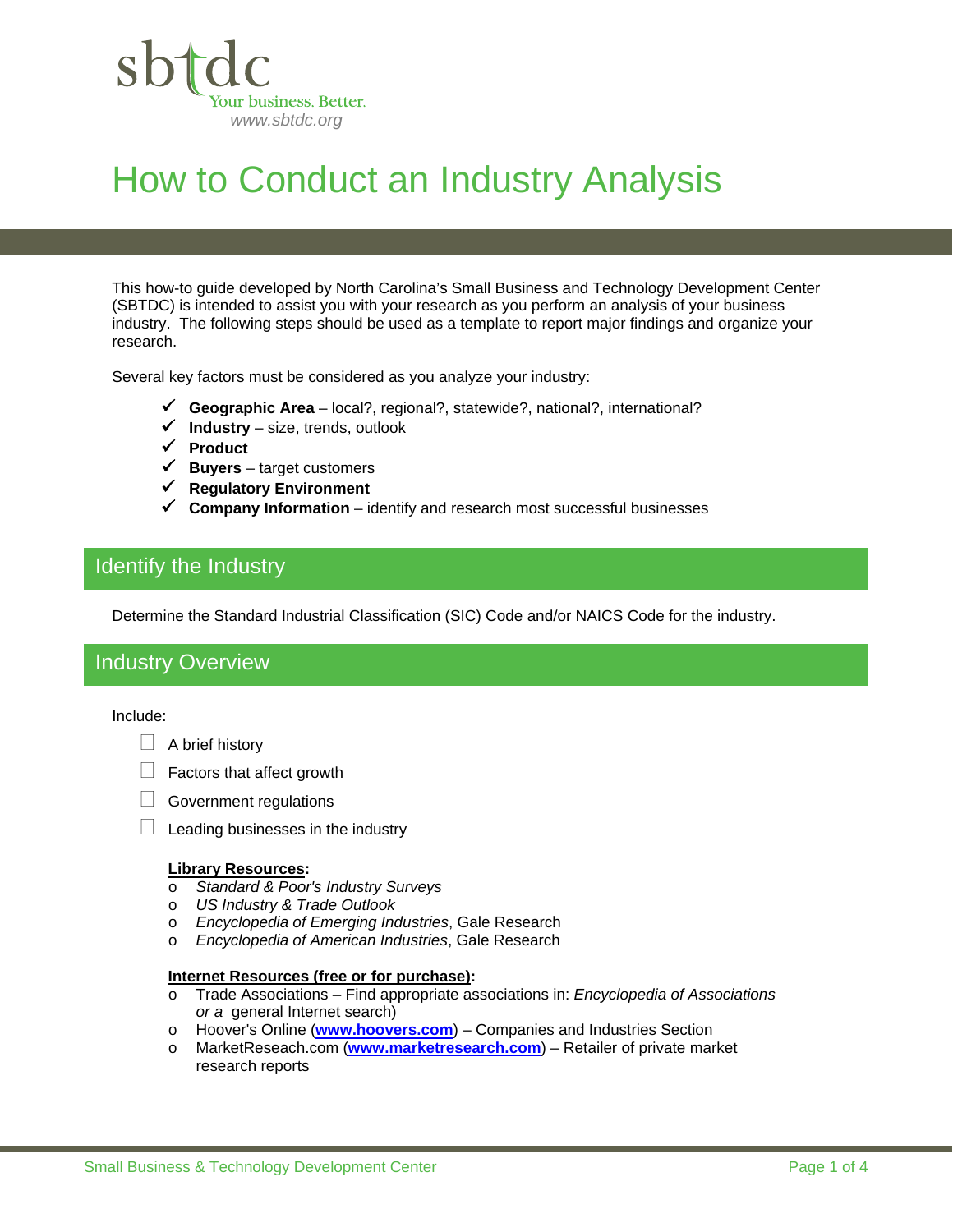## Include:

- $\Box$  Estimated size of the industry Dollars? Products/Services sold?
- $\Box$  Establish trends in sales over recent years
- $\Box$  Determine current operational/management trends within the industry?
- $\Box$  What types of marketing strategies are prevalent within the industry?
- $\Box$  Is the industry seasonal?
- $\Box$  Is the industry sensitive to economic fluctuations?

### **Library Resources:**

- o *Standard & Poor's Industry Surveys*
- o *US Industry & Trade Outlook*
- o *Encyclopedia of Emerging Industries*, Gale Research
- o *Encyclopedia of American Industries*, Gale Research

### **Internet Resources (free or for purchase):**

- o Trade Associations *–* There may be more than one per industry  *Note: Ask specific questions, e.g., "How large is the textile market in North Carolina in terms of dollars?" or "Do you have a list of food distributors available for the Southeast?"*
- o ZapData Dun & Bradstreet offers free statistical industry data on their website **www.zapdata.com**. Free registration is required.
- o BizStats **www.bizstats.com**
- o SBDCnet **www.sbdcnet.org**
- o Hoover's Online (**www.hoovers.com/**) Companies and Industries Section
- o MarketReseach.com (**www.marketresearch.com**) Retailer of private market research reports

# Industry Developments, News, Innovations, and Government Regulations

### **Resources:**

- o Literature searches of newspapers, journals, and magazines Local library publications and online databases (NCLive, Dow Jones Interactive, InfoTrac).
- $\circ$  Trade associations and industry magazines Connect through association websites
- o Better Business Bureau (**www.bbb.org**)
- o Library of Congress's Legislative Information (**http://thomas.loc.gov/**)
- o North Carolina General Assembly (**www.ncleg.net**)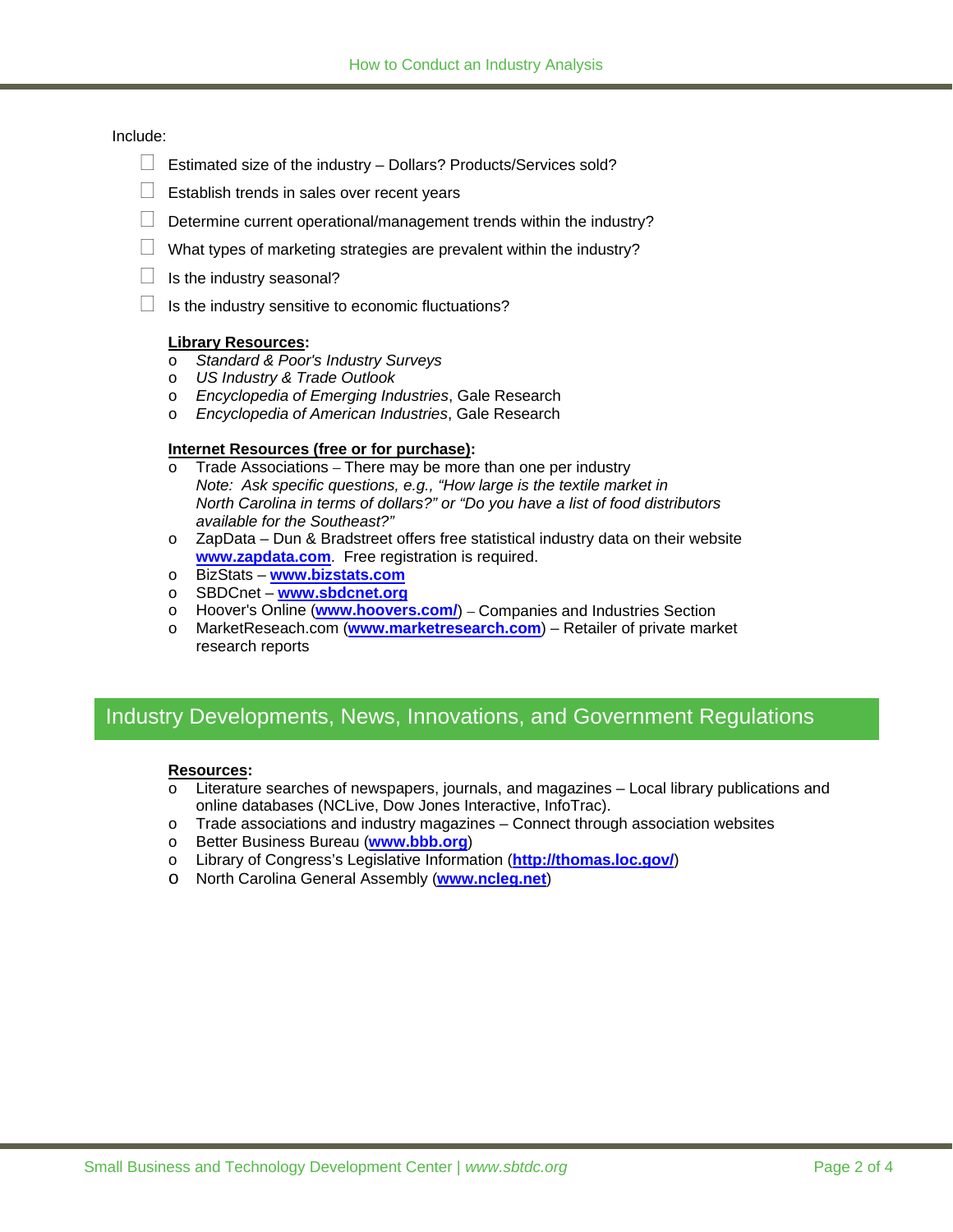# Consumer Market Data

#### Include:

- **Demographics** Population/household size, median income, age, sex, race, ethnicity, family status, housing status, etc.
- **Psychographics** Lifestyle information, tastes, preferences, and buying habits

#### **Library Resources:**

- o *Lifestyle Market Analyst*, SRDC used for collecting psychographic data
- o *Demographics USA County or Zip Code editions*, VNU Publishing

#### **Internet Resources (free or for purchase):**

- o Bureau of the Census web site: **www.census.gov**
- o ESRI Has free demographic data available by zip code on their website, http://www.esri.com/data/esri\_data/demographic.html
- o EASI (**www.easidemographics.com**) will give estimated demographic statistics within a user-specified radii for any address
- o For psychographic information and analysis of zip code areas, use Claritas' website: http://www.claritas.com/MyBestSegments/Default.jsp

# Competitor Information

#### Include:

- $\Box$  Who are the major businesses in the industry?
- $\Box$  Where are they located?
- $\Box$  How long have they been in business?
- $\Box$  What is their market share?

#### **Library Resources:**

- o *North Carolina Business Directory*
- o *Encyclopedia of American Industries*, Gale Research
- o *Harris InfoSource Business Directory*

#### **Internet Resources (free or for purchase):**

- o Trade Associations
- o Securities Exchange Commission (for research on public companies) *–* **www.sec.gov/edgarhp.htm**
- o ReferenceUSA (subscription-based service for libraries and government agencies See their parent company site, InfoUSA at **http://home.infousa.com/**)
- o NC Employment Security Commission's WebSARAS site (**www.websaras.org**) Go to the 'Employers' link to find information on North Carolina Companies
- o Dun & Bradstreet's Zapdata (**www.zapdata.com**)
- o Hoover's Online (**www.hoovers.com**)
- o Thomas Register (**www.thomasnet.com**), Thomas Regional (**thomasregional.com**), or Thomas Global Register (**www.tgrnet.com**) – Free registration is first required
- o Search company websites for more information on their business.